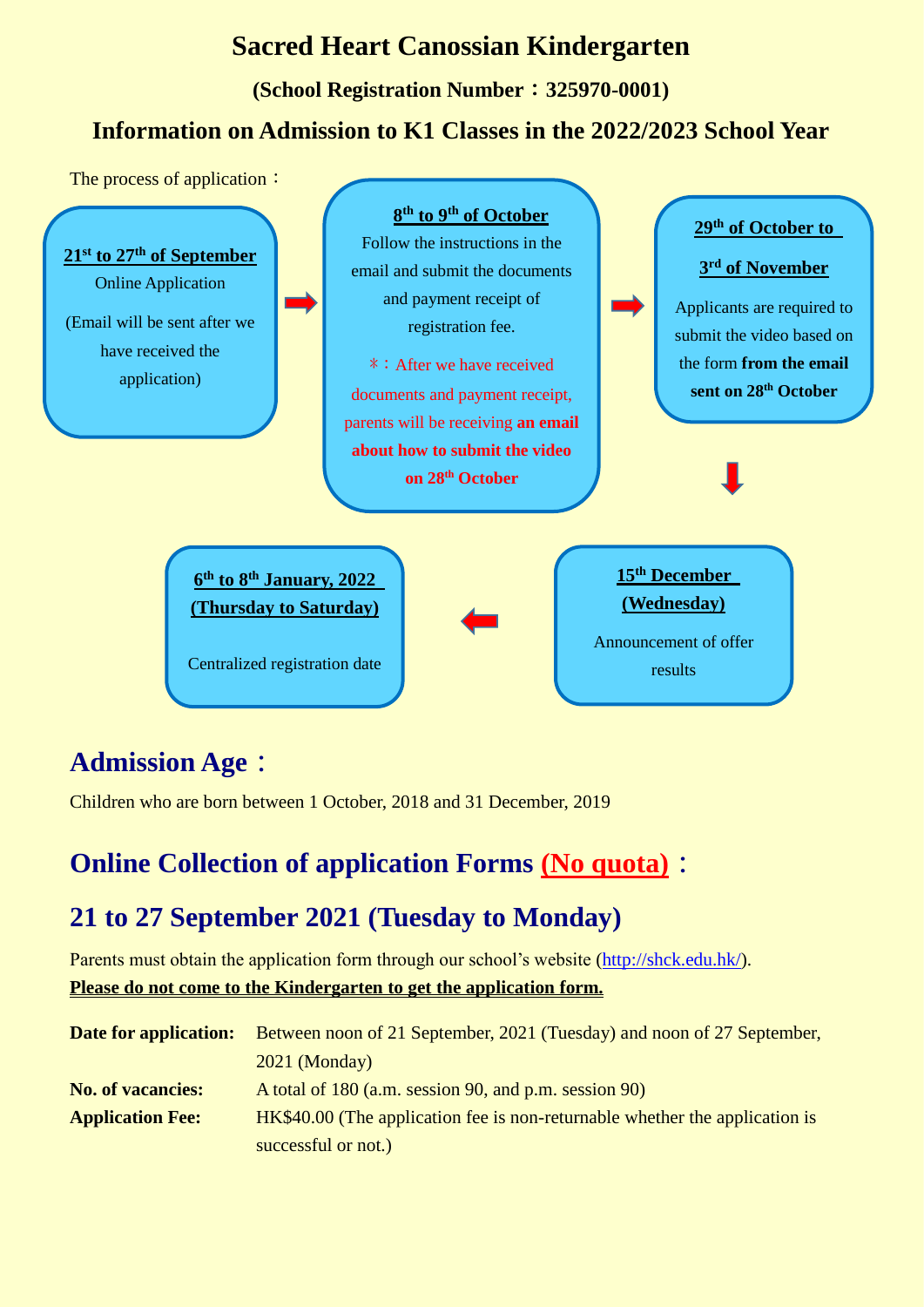### **Application for the "Registration Certificate for Kindergarten Admission":**

- Under the kindergarten (KG) education scheme (hereafter referred to as "Scheme"), each child who can receive education in Hong Kong will only be issued a registration document and all Scheme-KGs can only admit students holding a valid registration document.
- Parents are required to submit an application for the "Registration Certificate for Kindergarten" Admission" (hereafter referred to as "RC") to EDB **from September to November 2021**. The "RC" will be open for applications in September 2021 and the EDB will announce and upload the details of application onto EDB's website [\(http://www.edb.gov.hk/k1-admission\\_e\)](http://www.edb.gov.hk/k1-admission_e) in due course. Upon receipt of the applications with all necessary information and documents provided, the EDB will generally take **six to eight weeks** to complete processing of the applications and issue the "RC" to applicants who are eligible for receiving subsidy under the Scheme by post. If a student cannot obtain an "RC" as he/she can receive education in Hong Kong but is not eligible for receiving subsidy under the Scheme<sup>1</sup>, the EDB will then issue a "Kindergarten Admission Pass" (hereafter referred to as "AP") to the student concerned for registration and admission to a Scheme-KG but the parents concerned are required to pay full school fees before deduction of subsidy under the Scheme as shown on the Fees Certificate of the KG to which the child is admitted.

<sup>1</sup> Upon obtaining permission from the Director of Immigration, non-local children (such as children holding a form of recognizance, children whose parent(s) is/are holding a student visa, etc.) can receive education in Hong Kong but they are not eligible for subsidy under the Scheme.

### **PAY APPLICATION FEE AND SUBMIT THE DOCUMENT**

#### **8 October to 9 October, 2021 (Friday to Saturday)**

- After online application, on 4 October parents will be receiving an email about the payment of registration fee, documents and content of video taking within a week. After paying the registration fee, parents will be receiving another email about how to submit the video on 28<sup>th</sup> October (Thursday).

#### **Video submission date:**

#### **29 October to 3 November, 2021 (Friday to Wednesday)**

Applicants are required to submit the video based on the form from the email sent on 28<sup>th</sup> October.

#### **« Parents must submit the video on the specified date and time. Overdue will not be accepted »**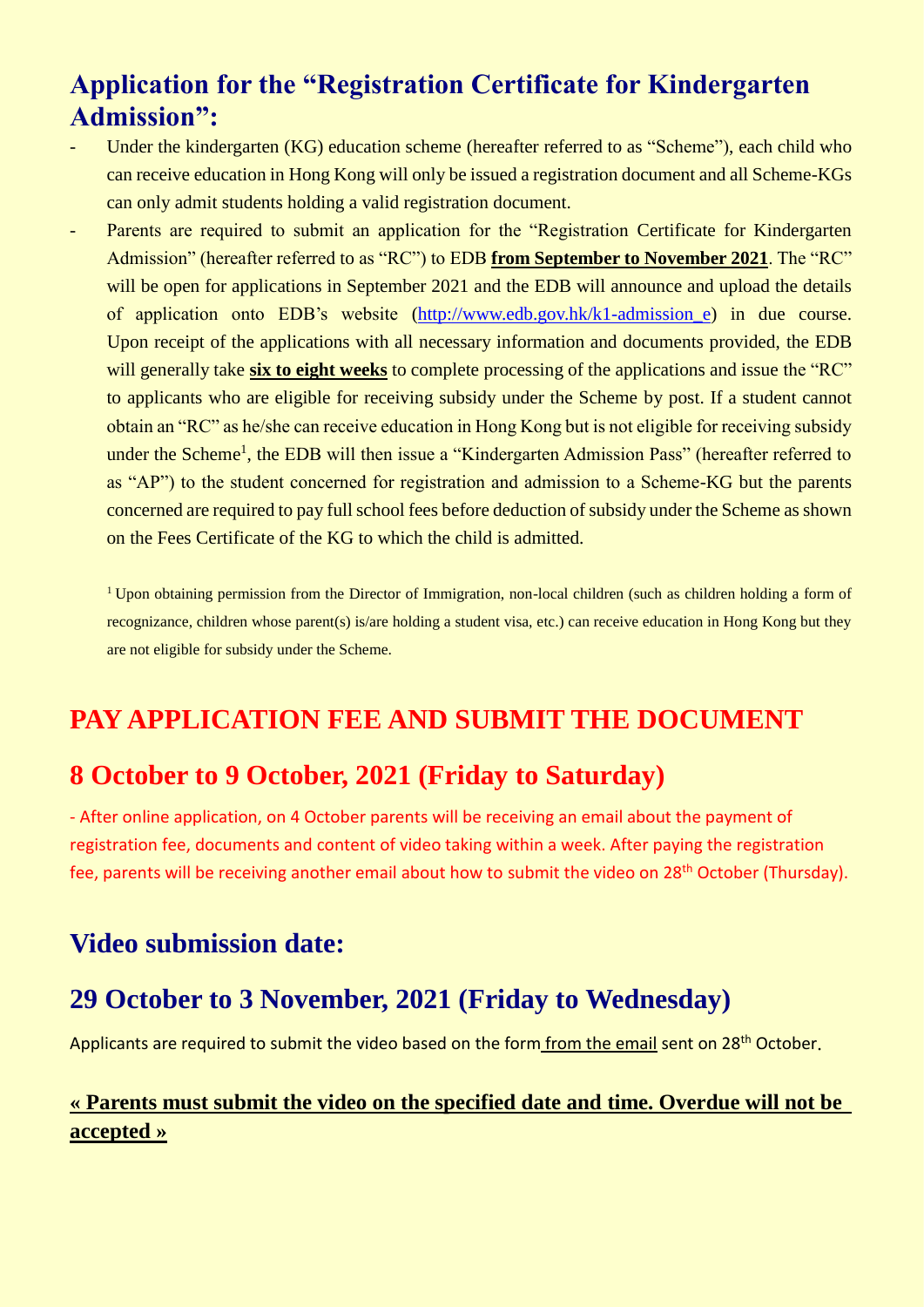## **Admission Criteria:**

- 1. Children's performance
- 2. Priority consideration:
	- Proximity of the home address to the kindergarten
	- Having a sibling already studying in our Kindergarten
	- Having an immediate family member who has graduated from our Kindergarten.
	- Religious affiliation with that of our Sponsoring Body's beliefs (Catholic)
- \* As the number of school places is limited, please understand that **not** all applicants fulfilling the priority consideration will be guaranteed a school place. The child's performance is the first criteria for consideration.

#### **Announcement of offer results date:**

### **15 December, 2021(Wednesday)**

Every applicant will receive an email, either "Notification for Registration for Successful Applicant" or "Notification of Waiting Application" before 12:00 noon. Parents may also check the list of successful applicants from our school's website after 12:00 noon on the same day.

### **Centralized Registration Dates**:

### **6 to 8 January 2022 (Thursday to Saturday)**

Registration times:

(Thursday to Friday) 9:00am to  $10:30$ am  $/$  2:00pm to 3:30pm (Saturday) 9:00am to 11:00am Attention:

- Successful applicants: Parents should complete the registration procedures for their child within the Centralised Registration Dates by submitting the "RC"/"AP" to the Kindergarten and paying the registration fee of \$970.00. <If parents cannot submit the "RC"/"AP" during registration, the Kindergarten may not be able to complete registration>
- Applicants on the waiting list: Should a vacancy arise for the child, parents will be notified by phone. Parents should complete the registration procedures of their child according to the specified date set by the school. Parents are required to submit the "RC"/"AP" to the Kindergarten and pay the registration fee of \$970.00.
- Parents are required to submit application for the registration document to EDB within September to November.
- The registration fee for 2022/2023 K1 place is HK\$970.00. If the child concerned studies in the Kindergarten, the registration fee paid will be refunded in October. Should parents decide to change school after registration, please notify the Kindergarten **in writing**. The Kindergarten will return the "RC"/"AP" as soon as possible but **the registration fee will not be refunded**. Upon obtaining the "RC"/"AP", the Kindergarten **will no longer** keep the school place for the child.